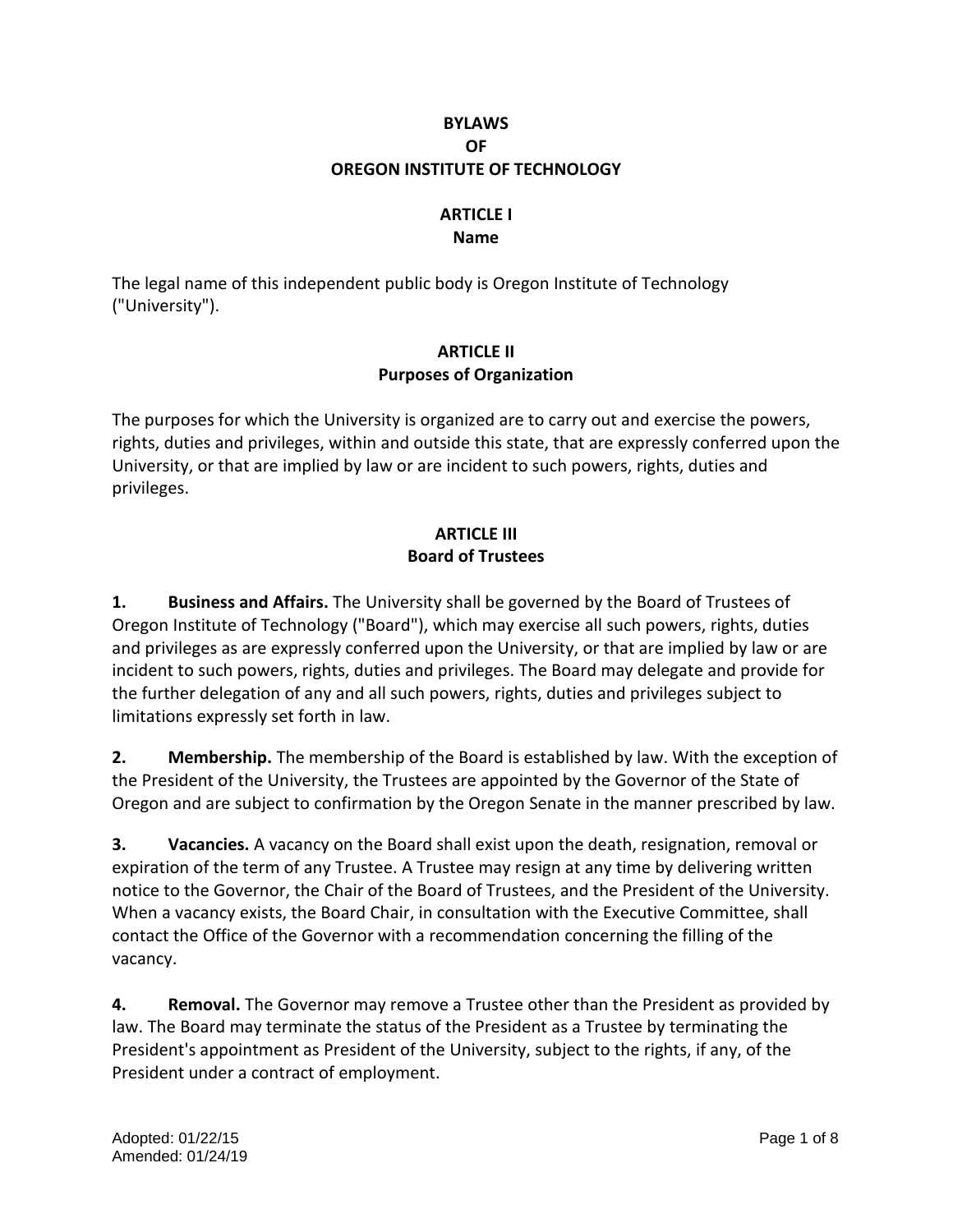## **5. Board Officers.**

- a. The Board shall select one of its members as Chair and another as Vice Chair, who shall be the Board Officers. Thereafter, a vacancy in the position of Chair shall be filled by the Vice Chair, unless the position of Vice Chair is vacant in which case the Board shall appoint the Chair. A vacancy in the position of Vice Chair shall be filled by the Board. The Chair and Vice Chair shall hold office for two years, or until a successor shall have been duly appointed and qualified or until death, resignation, expiration of the appointment as a Trustee, or removal. The Chair and Vice Chair may be appointed to consecutive terms. The Chair and Vice Chair shall not be employees or students of the University and shall not, as Chair and Vice Chair, be authorized to bind the University. The Board may appoint such other Board Officers with such duties as the Board determines necessary or appropriate.
- b. The Chair shall establish the agenda for and preside at all meetings of the Board. The Chair shall perform such other duties as assigned by the Board. In the absence of the Chair or in the event of the Chair's inability to act, the Vice Chair shall perform the duties of the Chair, and when so acting, shall have the powers of and be subject to all the restrictions upon the Chair. The Vice Chair shall perform such other duties as assigned by the Board. Other officers of the Board, if any, shall be subject to the authority of the Chair and Vice Chair.
- c. Notwithstanding the appointment of a Chair, Vice Chair, and other officers, authority is vested in the Board collectively and not in any individual Trustee. Individual trustees do not speak on behalf the Board or University unless authorized to do so by the Board or Chair. The Chair may speak on behalf of the Board and University, unless otherwise determined by the Board.
- d. A Board Officer serves at the pleasure of the Board. A Board Officer may be removed from office by a two-thirds majority vote of Trustees eligible to vote.

**6. Compensation; Reimbursement of Expenses.** A Trustee performing his or her official duties is not acting as an employee of the University and shall not be compensated when acting as a Trustee. In accordance with University policy and upon approval by first the Secretary and then the Vice President of Finance & Administration of the University, a Trustee may be reimbursed for reasonable expenses incurred in connection with the performance of official duties, subject to the University's expense reimbursement policies.

**7. Faculty and Non-faculty Staff Trustees.** The Faculty Trustee and Non-faculty Staff Trustee are each hereby granted reasonable leave with pay at their regular salaries during their regular work hours as employees of the University to attend meetings of the Board and other official Board functions. Nothing in this section 7 shall be deemed to alter the compensation of the faculty member or staff member for the performance of their duties as a University employee.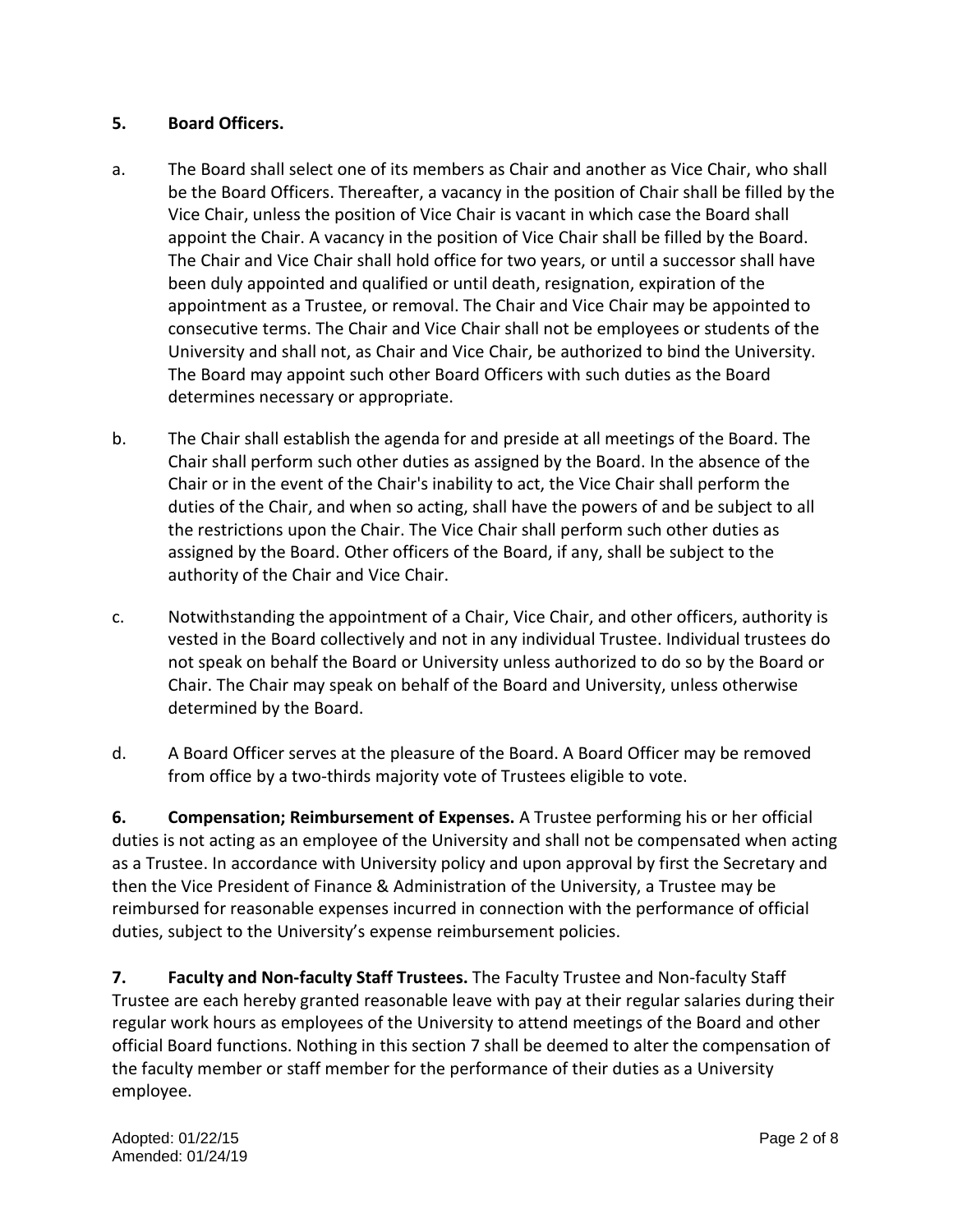## **ARTICLE IV Meetings of the Board**

**1. Public Meetings.** A "Public Meeting" of the Board is the convening of the Board for a purpose for which a quorum is required in order to make a decision or to deliberate toward a decision on any matter. All Public Meetings of the Board shall be conducted in compliance with the Public Meetings Law, ORS 192.610 to 192.710, as may be amended from time to time. Public Meeting does not include any on-site inspection of any project or program or the attendance of Trustees at any international, national, regional, state or local association.

**2. Quorum of the Board.** Except as otherwise specified herein, a quorum of the Board is required to conduct Board business. A quorum of the Board shall be a majority of the Trustees in office, including the President, at the time of the meeting.

## **3. Manner of Acting.**

- a. Except as otherwise specified herein, action upon a matter for which a quorum is required shall be taken upon the approval of a majority of the Trustees present. The Chair reserves the right to require a majority vote of the Trustees in office for specific issues.
- b. All Trustees present must vote affirmatively or negatively on any matter on which a vote is called by the Chair, except that a Trustee may not vote if the Trustee is disqualified from voting under law, these bylaws, or applicable Board action. Abstentions may be permitted by the Chair.
- c. The Board may permit any or all Trustees to participate in a meeting by, or conduct the meeting through use of, any means of electronic communication by which all Trustees participating may simultaneously hear each other or otherwise communicate with each other during the meeting. Participation in such a meeting by a Trustee shall constitute such Trustee's presence in person at the meeting.

**4. Quorum Not Required.** A majority of the voting Trustees present at a meeting that is subject to the quorum requirements of this Article, although less than a quorum, may:

- a. Adjourn the meeting from time to time to a different time or place before the date of the next regular meeting without further notice of any adjournment. At such adjourned meeting at which a quorum is present, any business may be transacted that might have been transacted at the meeting originally held.
- b. Set a time for adjournment.
- c. Call a recess.
- d. Take any measure necessary or appropriate to assemble a quorum.

Adopted: 01/22/15 Page 3 of 8 Amended: 01/24/19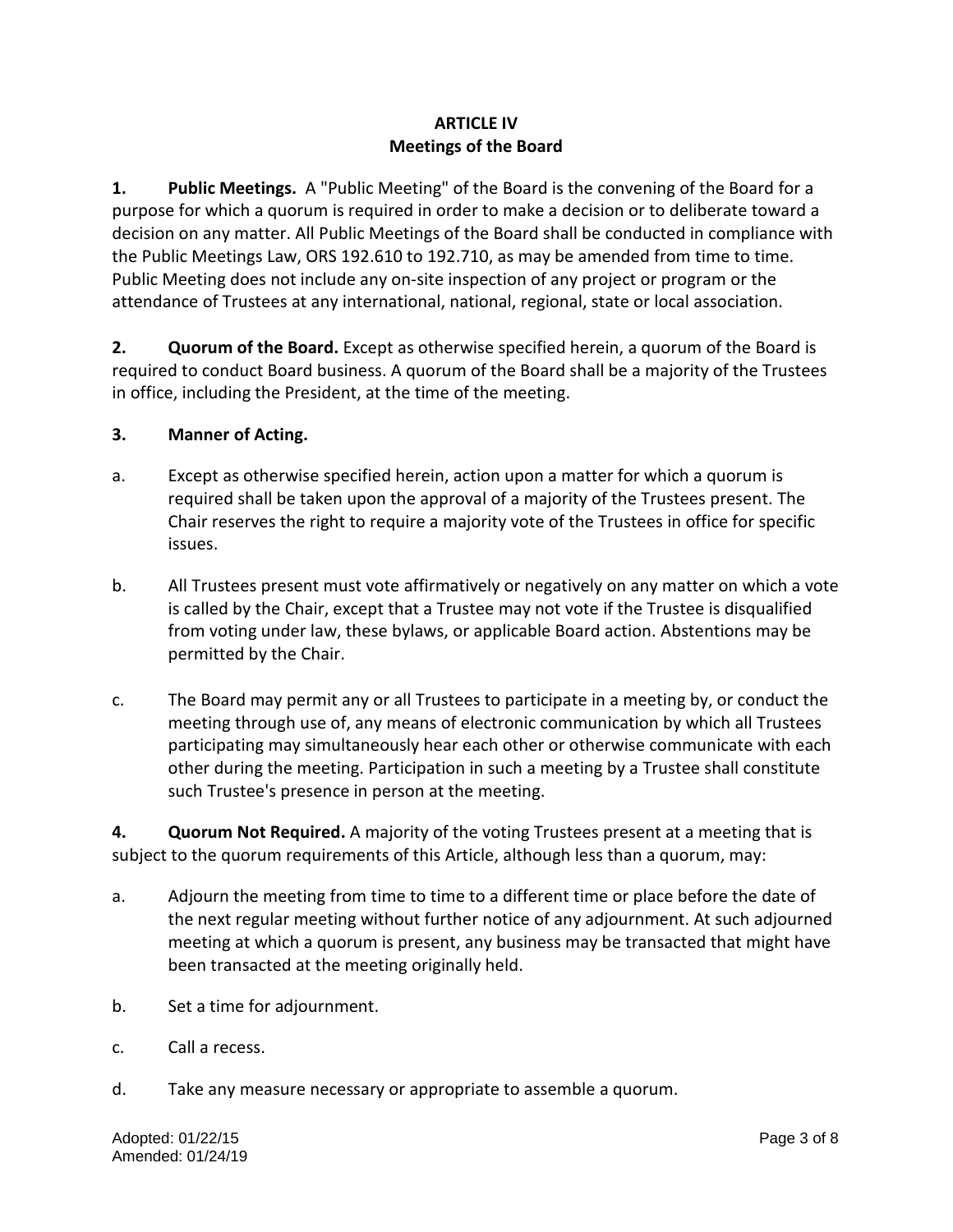**5. Waiver of Notice by Trustee.** A Trustee's attendance at or participation in a meeting waives any required notice of the meeting to the Trustee unless the Trustee at the beginning of the meeting objects to the holding of the meeting or the transaction of business at the meeting and does not subsequently vote for or assent to action taken at the meeting. A Trustee may at any time waive any notice required by law, these Bylaws or other Board action, with a writing signed by the Trustee and specifying the meeting for which notice is waived. Any such waiver of notice shall be filed with the minutes of the meeting for which notice is waived.

**6. Procedural Rules.** Procedural disputes shall be resolved by traditional procedural rules, as interpreted by the Chair. Any Trustee who disagrees with a procedural decision may introduce a motion to amend or reverse the procedural decision.

# **ARTICLE V Public Meeting Procedures**

**1. Regular Meetings.** Regular Public Meetings of the Board shall be held at least four times per academic year on such dates and at such times as specified by the Chair.

**2. Special Meetings.** Special Public Meetings of the Board may be called at any time by the Chair and must be called by the Chair within seventy-two (72) hours after the Chair's receipt of a written request for a special Public Meeting signed by a majority of the Trustees then in office and specifying the purpose of the meeting. Signatures may be electronic and in counterparts. Minutes of Special Public Meetings shall describe the purpose and outcome of the Special Public Meeting.

**3. Emergency Meetings.** Emergency Public Meetings of the Board may be called at any time by the Chair in instances of an actual emergency and must be called by the Chair within twenty-four (24) hours after the Chair's receipt of a written request for such a meeting signed by a majority of the Trustees then in office, identifying the actual emergency and specifying the purpose of the meeting. Signatures may be electronic and in counterparts. Minutes of emergency Public Meetings shall describe the emergency justifying the emergency Public Meeting and the outcome of the meeting.

**4. Place of Meetings.** All regular Public Meetings and special Public Meetings of the Board shall be held in the State of Oregon.

# **5. Notice of Meetings.**

a. Notice of all regular Public Meetings shall be given in a manner reasonably calculated to give interested persons actual notice of the time and place of the meeting and principal subjects anticipated to be considered at the meeting. Notice of special Public Meetings shall be given to the news media which have requested notice and to the general public at least 48 hours prior to the hour of the meeting. Notice of an emergency Public Meeting shall be such as is appropriate to the circumstance.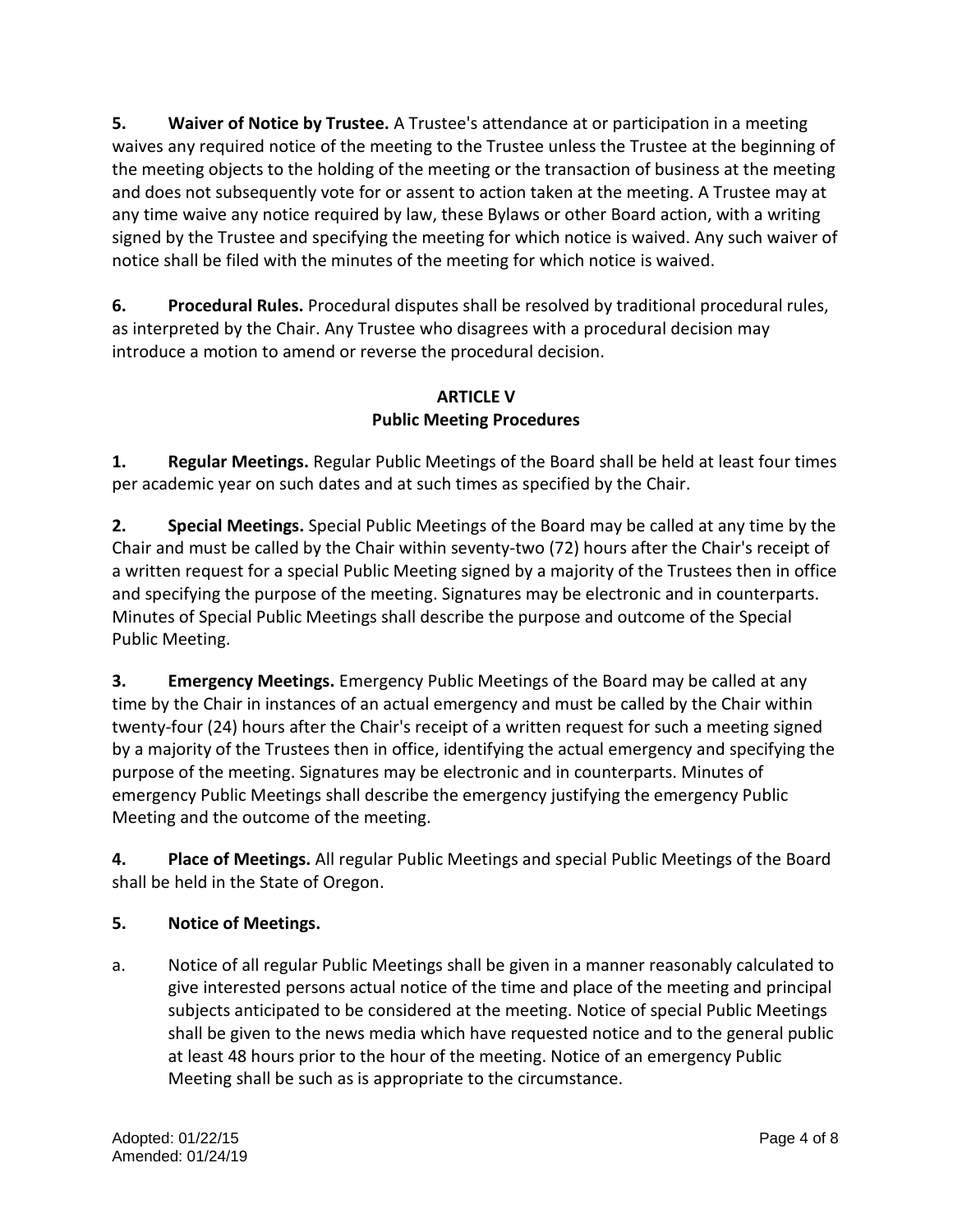b. Notice of a regular or special Public Meeting must be given to each Trustee at least 48 hours prior to the hour of the meeting, but longer advance notice as set forth in other Board action is preferable. Notice to each Trustee of an emergency Public Meeting shall be such as is appropriate to the circumstance. Notice of all such meetings may be given to Trustees orally either in person or by telephone or may be delivered in writing, either personally, by mail, by electronic mail, or by facsimile transmission. If provided other than by electronic mail, facsimile machine, or a telephone number on file with the Secretary, notice shall be deemed to be given three (3) days after deposit in the United States mail addressed to the Trustee at the Trustee's address on file with the Secretary for the purpose of receiving Board correspondence, with postage prepaid. If notice is provided by electronic mail, telephone, or facsimile transmission, notice shall be deemed given immediately if the notice is provided to the Trustee's Oregon Institute of Technology electronic mail address or, as applicable, the Trustee's telephone number or facsimile number on file with the Secretary for the purpose of receiving such correspondence. Notice by all other means shall be deemed to be given when received by the Trustee.

**6. Minutes of Meetings.** The Board shall provide for the taking of written minutes of all Public Meetings, which minutes shall give a true reflection of the matters discussed and actions taken at the Public Meetings and the views of the participants. In addition to written minutes, the Board may provide for an audio recording, an audio and video recording, streaming audio, or streaming audio and video. A record of each recording or transmission shall be retained in accordance with applicable records retention requirements.

## **ARTICLE VI Officers of the University**

**1. Officers.** The officers of the University shall be a President, General Counsel, Secretary and such other officers as may be deemed necessary by the President to conduct University business. The officers shall be identified by the President in writing, and have such authority and perform such duties as set forth in the law and these Bylaws and as may be prescribed by Board action or by the President. The list of officers will be presented to the board annually.

**2. President.** The Board shall appoint a President. By ORS 352.004, the President of the University is the President of the Faculty. The President is also the executive and governing officer of the University, except as otherwise provided by statute or action of the Board. Subject to the supervision of the Board, the President of the University has authority to direct the affairs of the University. The President shall, from time to time, report to the Board all significant matters within the President's knowledge related to affairs of the University. The President shall perform such other duties as assigned by the Board. The President may appoint other officers and employees of the University, who shall have such powers and duties as may be prescribed by the President. The President is authorized to accept legal process on behalf of the University.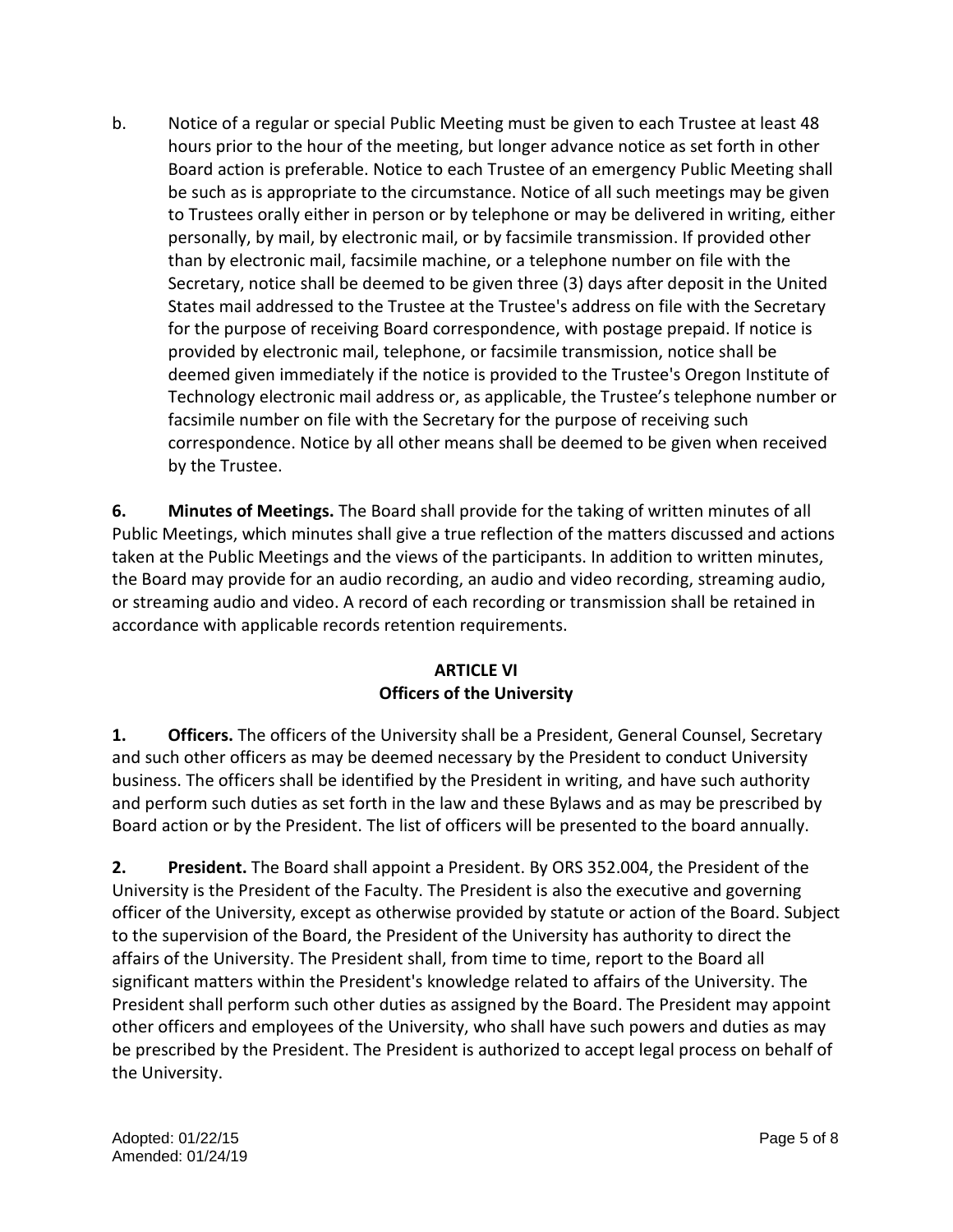**3. General Counsel.** In consultation with the Board Chair and Vice Chair, the President shall appoint or remove the General Counsel. The General Counsel to the University is the chief legal officer of the University, and represents and advises the University, including the Board, officers, and employees, in all matters related to the affairs of the University. The General Counsel is authorized to accept legal process on behalf of the University*.*

**4. Secretary.** In consultation with the Board Chair and Vice Chair, the President shall appoint or remove the Secretary. The Secretary shall cause the required notices of meetings of the Board to be sent to each Board member, and the preparation of the minutes, any audio recording, audio and video recording, streaming audio, or streaming audio and video of meetings. The Secretary is the custodian of and shall cause the minutes and any recording or transmission to be maintained in accordance with applicable records retention requirements. The Secretary will be the primary communication conduit for the Board, and will support the administrative functions of the Board. The Secretary is authorized to accept legal process on behalf of the University.

## **ARTICLE VII Board Committees**

Subject to the requirements of applicable law, the Board may establish such committees as it deems appropriate or necessary from time to time and shall define the duration, existence, duties, membership and reporting requirements of such committees.

# **ARTICLE VIII Conflicts of Interest**

**1. In General.** Subject to the requirements of law and of this Article VIII, the Board may take any action involving either a potential conflict of interest or an actual conflict of interest (as defined in ORS Chapter 244). Prior to taking any action in an official capacity on any matter involving a potential conflict of interest or an actual conflict of interest for a Trustee, the Trustee shall publicly announce the nature of the potential or actual conflict of interest. Any Trustee having an actual conflict of interest in a transaction with the University shall in addition (i) refrain from participating in any discussion or debate on the issue out of which the conflict arises, and (ii) refrain from voting on the issue, unless the Trustee's vote is necessary for Board action on the issue and is otherwise not prohibited by ORS Chapter 244.

**2. Labor Negotiations.** With the exception of the officers identified in Article VI, faculty and all other University staff including student employees serving as Trustees may not participate in any discussions or action by the board or attend any executive session of the board involving collective bargaining issues that affect faculty or non-faculty staff at the university.

**3. Other.** The Board may take such actions pertaining to conflict of interest and ethics as the Board determines to be appropriate.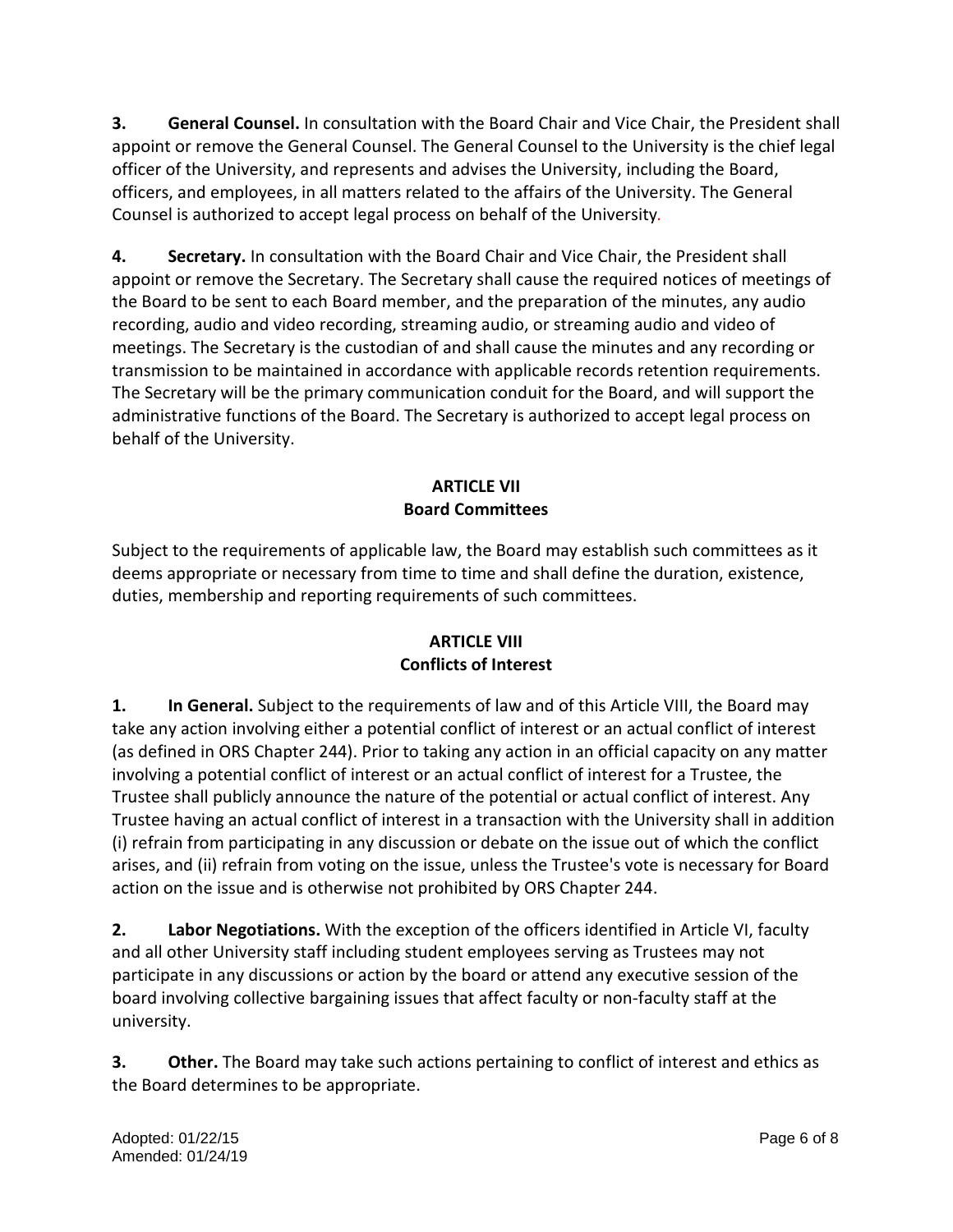## **ARTICLE IX Indemnity**

#### **1. Indemnification and Defense in General.**

- a. The University shall defend and indemnify any Trustee or Officer ("Party") against any Claim, whether groundless or otherwise, arising out of an alleged act or omission occurring in the performance of official duties. The University shall not provide indemnification and defense in case of malfeasance in office or willful or wanton neglect of duty. The University may cease to provide indemnification or defense upon a determination by the University, in its sole discretion, that an act or omission may constitute malfeasance in office, willful or wanton neglect of duty, or criminal conduct.
- b. The University may choose to defend a Party under a reservation of rights. Any Party to whom the University is providing a defense shall cooperate fully with the University in the defense of such Claim. If the University determines, in its sole discretion, that such Party has not so cooperated or has otherwise acted to prejudice the defense of the Claim, the University may at any time terminate its defense and indemnity or proceed under a reservation of rights.

## **2. Legal Expenses when Claim is by a Governmental Entity or Professional Licensing Authority.**

- a. Expenses incurred by a Party in the defense of a civil Claim by a governmental entity or a professional licensing authority may be advanced or reimbursed by the University if the University, in its sole discretion, determines that the civil Claim arose out of the Party's performance of official duties. Such advancement or reimbursement constitutes part of the Party's official compensation package for purposes of ORS Chapter 244. The University may decline to reimburse a Party for any expenses incurred prior to the University's written commitment to provide reimbursement.
- b. Expenses shall be paid by the University in advance of the final disposition of a civil Claim described in this section 2 at the written request of the Party if:
	- (1) The University determines, in its sole discretion, that the conduct of such Party was in good faith, and the Party reasonably believed that such conduct was in the best interests of, or not opposed to the best interests of, the University.
	- (2) The Party furnishes the University a written undertaking to repay such advance to the extent it is ultimately determined by the University, in its sole discretion, that such Party is not entitled to be indemnified by the University under this Article or under any other indemnification rights granted to such Party.
	- (3) Such advances shall be made without regard to the person's ability to repay such advances.